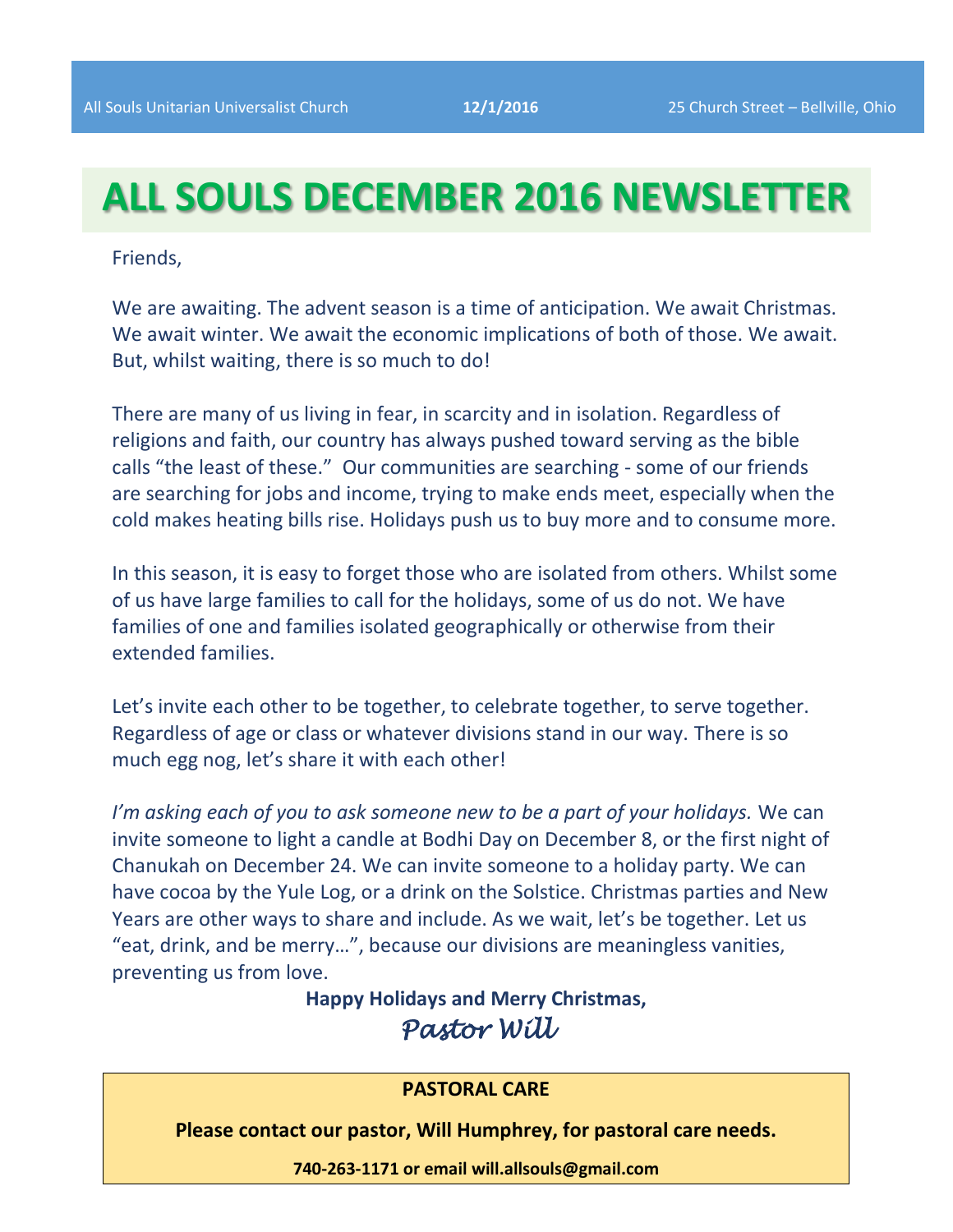# *MESSAGES FROM THE BOARD*

#### **…from Jay Gilbert - Vice President**

## There are seven principles which Unitarian Universalist congregations affirm and promote:



Our church has a Conflict Committee that deals with disputes between church members and other disputes about church operations. The first potential conflict that we faced this year involved a speaker and an audience member with a noisy child. One question about our seven principles that arose was, "are we violating the inherent worth and dignity of this person" by suggesting that she and her child leave? Was this "acceptance"? How much did we have to tolerate in order to be inclusive? Those are some of the questions. Sorry, I have no answers.

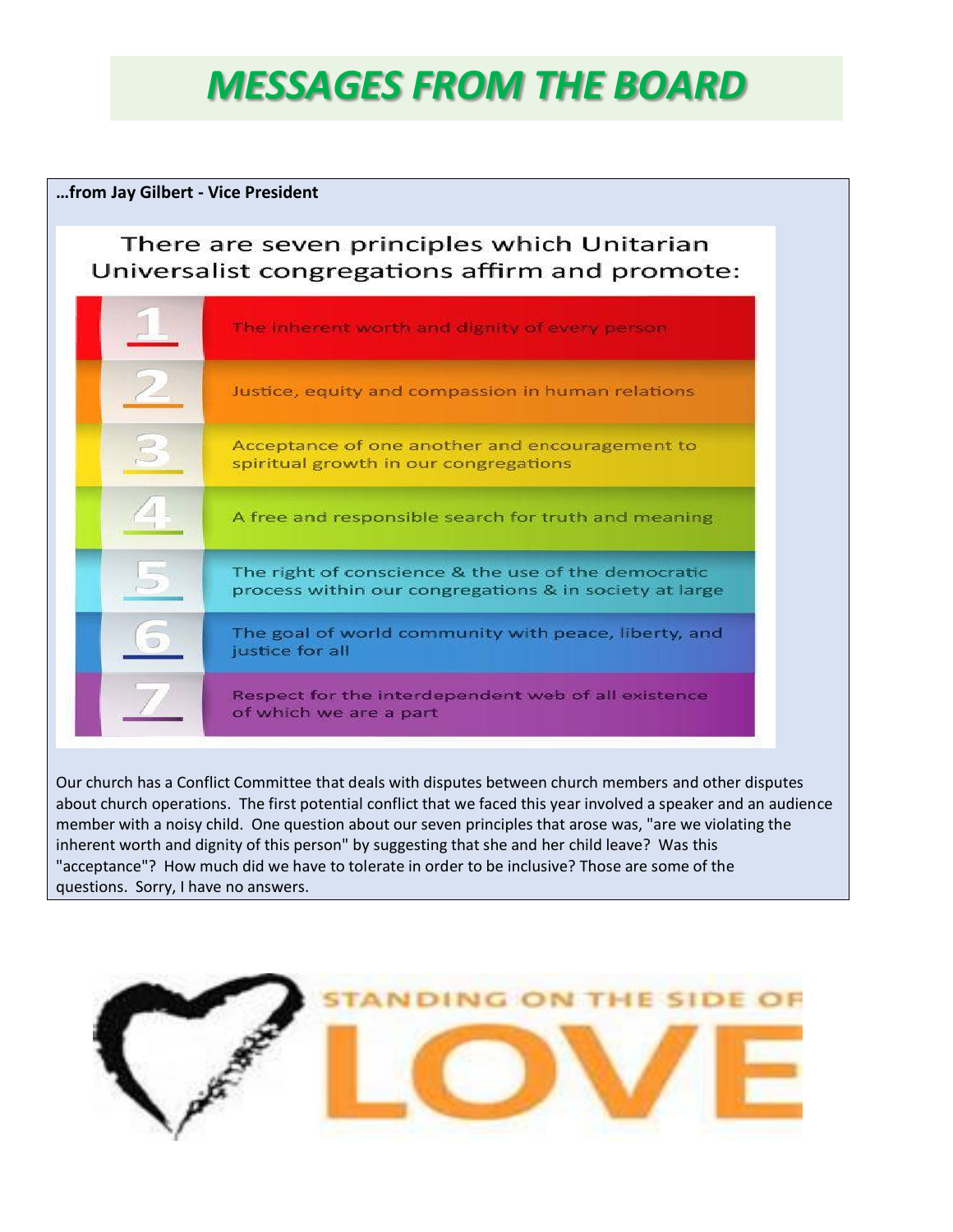| <b>OCTOBER TREASURER'S REPORT</b>    | <b>Average</b><br><b>Attendance: 44</b> |           |
|--------------------------------------|-----------------------------------------|-----------|
|                                      | <b>OCTOBER</b>                          | $Y-T-D$   |
| <b>INCOME</b>                        |                                         |           |
| <b>Pledges</b>                       | 2,711.00                                | 10,932.00 |
| <b>Offerings</b>                     | 473.40                                  | 1,397.90  |
| <b>Kenya Coin Collection</b>         | 98.65                                   | 295.39    |
| <b>Rummage Sale</b>                  | 140.00                                  | 166.03    |
| <b>Recycle</b>                       | 78.61                                   | 78.61     |
| <b>Rental Income</b>                 | 200.00                                  | 200.00    |
| <b>Fundraising Expenses Account</b>  | 0.00                                    | 0.00      |
| <b>Sanctuary Renovation Fund</b>     | 849.18                                  | 1,407.68  |
| <b>Minister's Discretionary Fund</b> | 100.00                                  | 100.00    |
| <b>Other</b>                         | 994.13                                  | 1,494.50  |
| <b>TOTAL</b>                         | 5,644.97*                               | 16,072.11 |
| <b>EXPENSES</b>                      | 3,828.14**                              | 12,839.96 |

**\*A monthly income of \$3,759.46 is required in order to meet annual expenses of \$45,113.50.**

**DIFFERENCE 1,816.83 3,232.15**

**\*\*Expenses Other than "Usual": Organ Tune-Up - \$240.00 Copier Supplies - \$100.54 Return Security Deposit - \$100.00 \$3,925.04 was transferred from Checking to Savings. These funds were Sanctuary Renovation Funds, gifts from Elizabeth Richmond and Bazaar proceeds. The Sanctuary Renovation Fund is now at \$5,697.52.**

# **OCTOBER PLEDGE REPORT**

| <b>Total Units</b>     | 32             |           |
|------------------------|----------------|-----------|
| <b>Total Pledges</b>   | 26             |           |
|                        | <b>OCTOBER</b> | $Y-T-D$   |
| <b>Amount Pledged</b>  | 3,408.00       | 11,374.00 |
| <b>Amount Received</b> | 2,711.00       | 11,332.00 |
| <b>VARIANCE</b>        | $-697.00$      | $-42.00$  |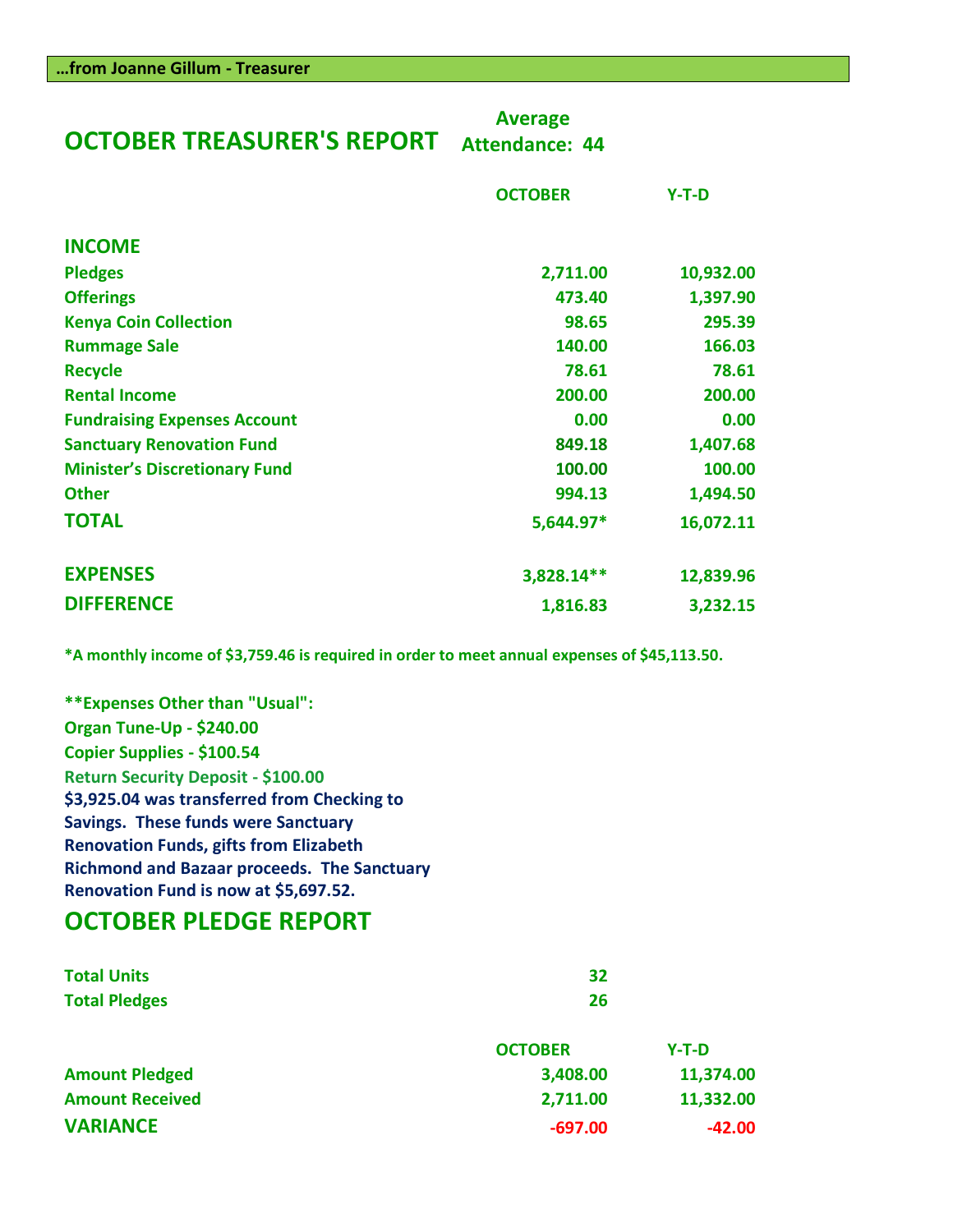#### **...from Art O'Leary - Social Justice/Social Action Trustee**

As I sit here writing this month's article on Thanksgiving morning, I can't help but think that one of the things I am most thankful for is you, all of you. All Souls and everyone associated with us has become so important to me and a source of meaning in my life. So thank you everyone!

The end of the year and the holiday season is upon us and, as usual, things are very busy, especially for SA/SJ.

The book study in Mt. Vernon wrapped up on November 16, but the inspiration to continue "the struggle" proceeds. We will have a meeting of our Black Lives Matter group on December 6 at 6:00pm at the church. We will have a lot to talk about, including a new book study, the NAACP election and our growing relationship with Mt. Calvary Baptist Church. I'm sure the national election will come up.

Jay and I visited ISMA (the local Mosque), and there will be another visit December 16 at 1:00pm. The address is 110 N. Mulberry, and women are reminded that a head scarf is requested. Come and join us for a cross cultural experience.

The next meeting of the "Cafe Central" (formerly Cafe Q) group will be in January - date to be determined.

This year's holiday food drive will began November 27. Non-perishable food items, especially flour, sugar, oil, paper products, including toilet paper, paper towels and disposable diapers, will be collected. Also a cash collection will be taken. This money will be leveraged by BNOC on an 8 to 1 ratio through the Cleveland Area Food Pantry! The "official" close of the drive will be December 18, and Chuck Rhodes has volunteered to deliver the items to BNOC. If you have never visited them you should. It's an impressive local effort.

I wish everyone a happy and safe season.

**Peace,** *Art* 

#### **...from Bruce Kilgore – Fellowship Trustee**

Can you believe that 2016 is almost over? I think the end of the year is a good time for thank yous. So, here is my list. Thanks to all who signed up for coffee hour snacks. Many of you did so many times. Thank you to all who signed up for kitchen clean-up. Some people were frequent fliers in this category also. A big thank you to those who took care of social hall/bathroom clean-up. Chuck Rhodes and Glenn Myers took care of this job many times. Also, grateful appreciation to all who filled in and helped with kitchen and social hall cleaning.

Santa Claus will visit the children of All Souls following the service on Sunday, December 18.

Now, for 2017, maybe we could get more people to take a turn with snacks for coffee hour. If you don't bake or your schedule is too busy, perhaps pay someone for your turn. Fellowship Committee kitchen clean-up is a good way of getting to know other people better. Social hall and bathroom clean-up does not take much time and could be done at a later time or date.

Our next potluck will be the last Sunday of January 2017. I am planning a brunch for this occasion.

Have a Merry Christmas and a Happy New Year!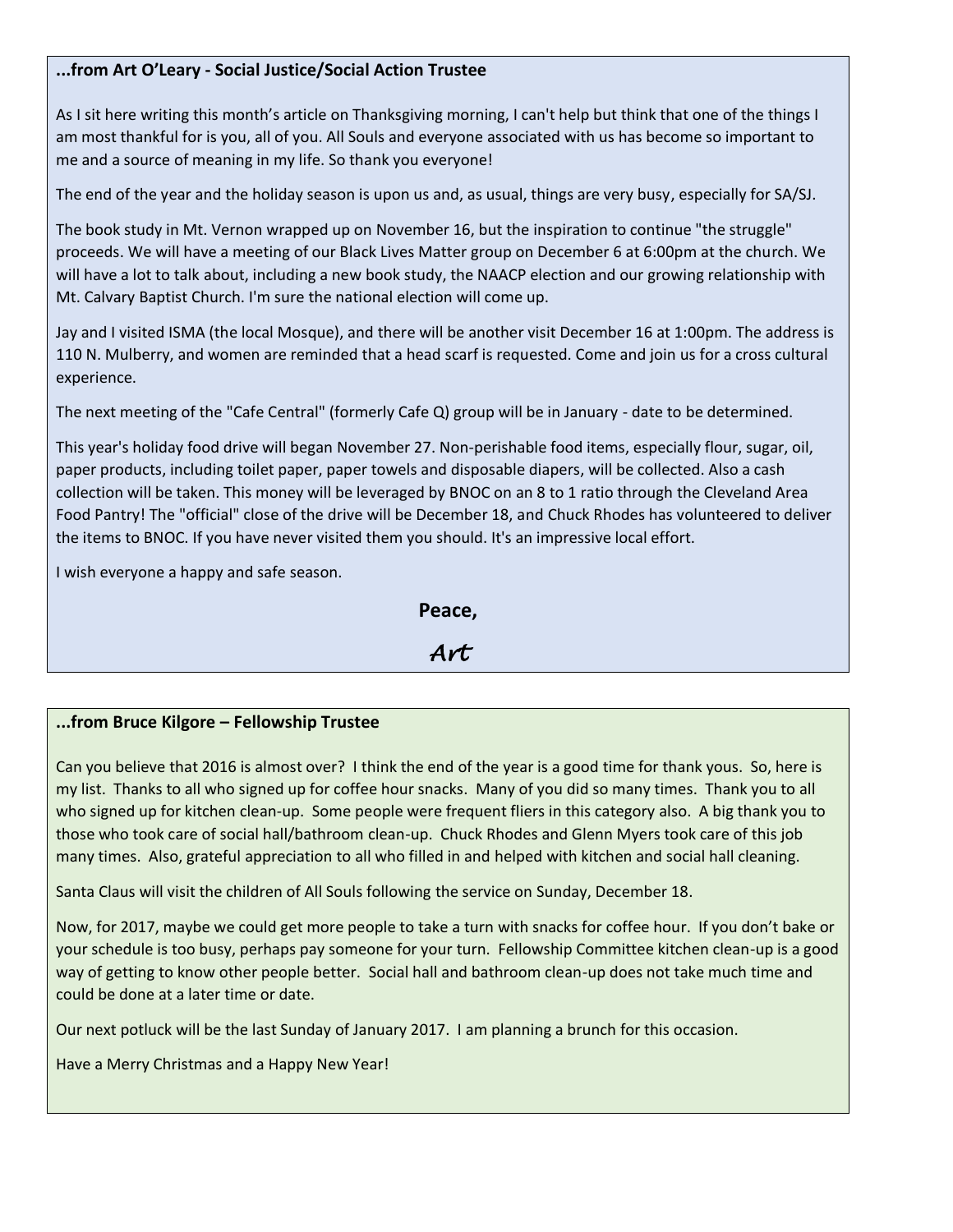#### **…from Chuck Rhodes - Building & Maintenance Trustee**

The yearly maintenance on the two furnaces was performed on November 15. No problems reported and all filters replaced.

The leftover items from the Holiday Bazaar were donated to C.H.O.I.C.E. (Creating Healthy Options in Children's Education). They are a non-profit business that assists youth and their families concerning their educational needs.

Fall cleanup is complete, and we are ready for winter. A special thanks to Reed Richmond who volunteered to handle snow removal again this year. I believe this is either the 4th or 5th year Reed has done this.

We will begin looking into two programs that focus on reducing our electrical usage:

- 1. Converting all lights to LED lighting.
- 2. Install solar energy.

We have proposed plans that address these issues. The LED project may be one which we can do ourselves. Except for the fluorescent fixtures, we should be able to replace existing bulbs with LED lamps. The solar energy project will require a contractor to develop a plan of implementation. The Third Sun Solar Co. has submitted a proposal, which will be presented to the board and congregation on a Sunday after coffee and conversation. The proposed date is January 15, 2017. This does not obligate us to this company, and we can look at other companies if we so choose. Third Sun Solar installed solar power at Smith Hardware in Bellville, and they highly recommended them. All decisions on these projects will be board approved.

If you have any questions or concerns regarding these two projects, please let me know.

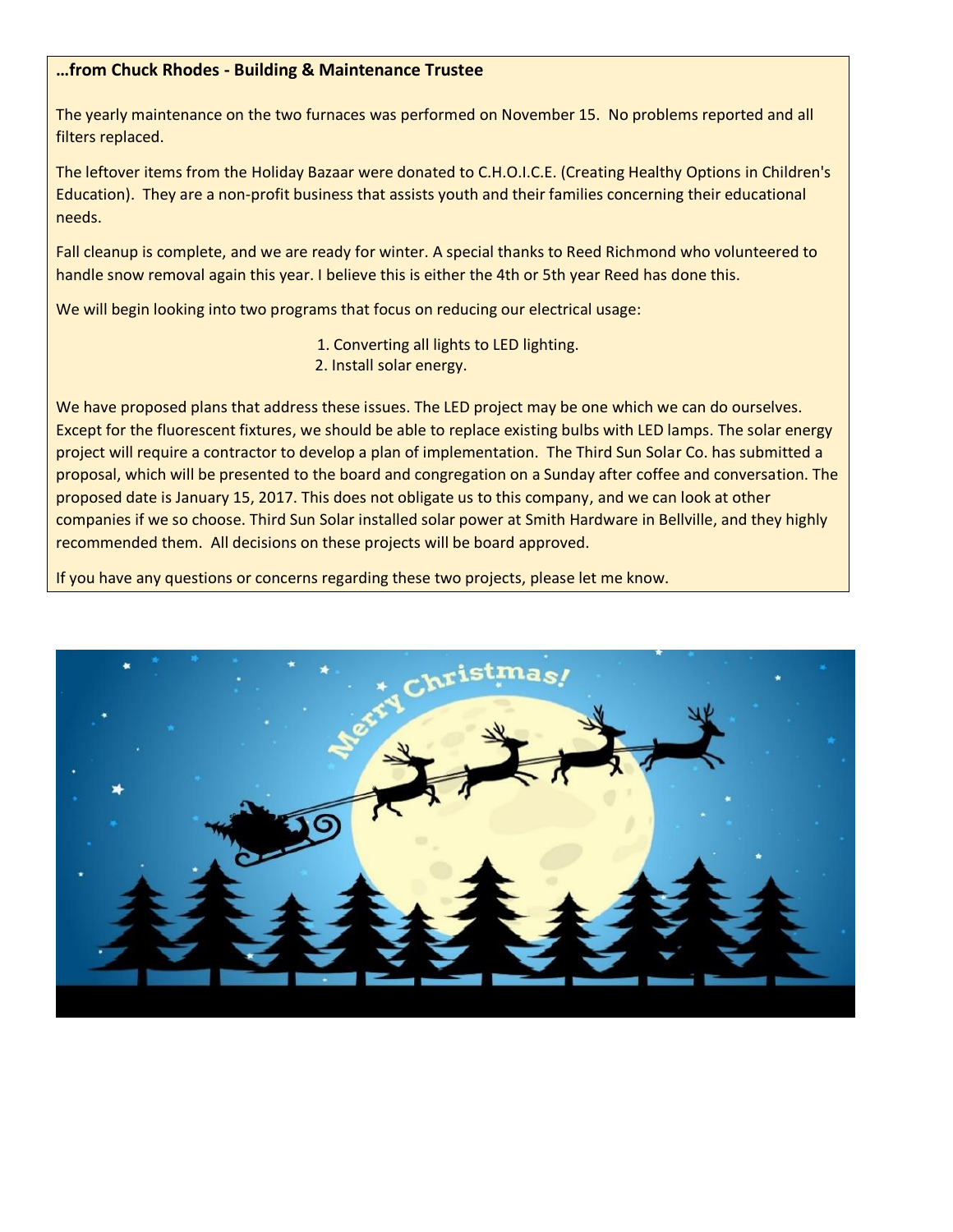#### **...from Liz Hansen - Religious Education Trustee**

#### **YOUTH RE**



We have finished 6 of 10 sessions of an amazing UU curriculum on rainforests called *Celebrating Rainforests.* The curriculum was developed for kids ages five through middle school, although kids outside this age range are also welcome. *Celebrating Rainforests* is a celebration of rainforests and a look at our 7th principle, which in language more suited to our youth reads, "We believe in caring for our planet Earth, the home we share with all living things." This 10 session class has been very FUN! So far, we have made minirainforests in a 2 liter bottle, giant blue morpho butterflies, rainforest animal masks, rainforest plants and leaves, and we've had a rainforest tasting party. In future classes, we'll explore ways to help the rainforests, make rainforest t-shirts and even create a rainforest downstairs just in time for our Rainforest Celebration, which the entire congregation is invited to. The Rainforest Celebration will feature foods from the rainforest and other activities during Coffee & Conversation on January 15. We hope you'll be able to join us!



Just one session left of Sacred & Secular Meditation. On December 4 at 9:00 am, we welcome James Shrewsberry to discuss Vipassana Meditation, which is a 2,500 year old meditation technique that instructs one and guides one into her/his deepest insight (know thyself). Jim will share his ten day experience attending a Vipassana meditation retreat. We'll have a few weeks holiday break for Adult RE and start again January 8 (see below for details).



We've had two fun sessions of Beginner's Belly Dance. This class starts around noon and only lasts a half hour. This class is for true beginners and is much more about body awareness than dancing (at least for the next few months as we explore the different moves). So if you think "I'm not a dancer" or "I can't dance", I invite you to stop by a class. At this point, you can stop in at any class, we aren't building from previous classes. Our teacher for this class is a video, although if you ever meet a local belly dance instructor please let me know! We'll take a break on Sunday, December 18 and Christmas Day but, other than that, if two students are present we'll have class!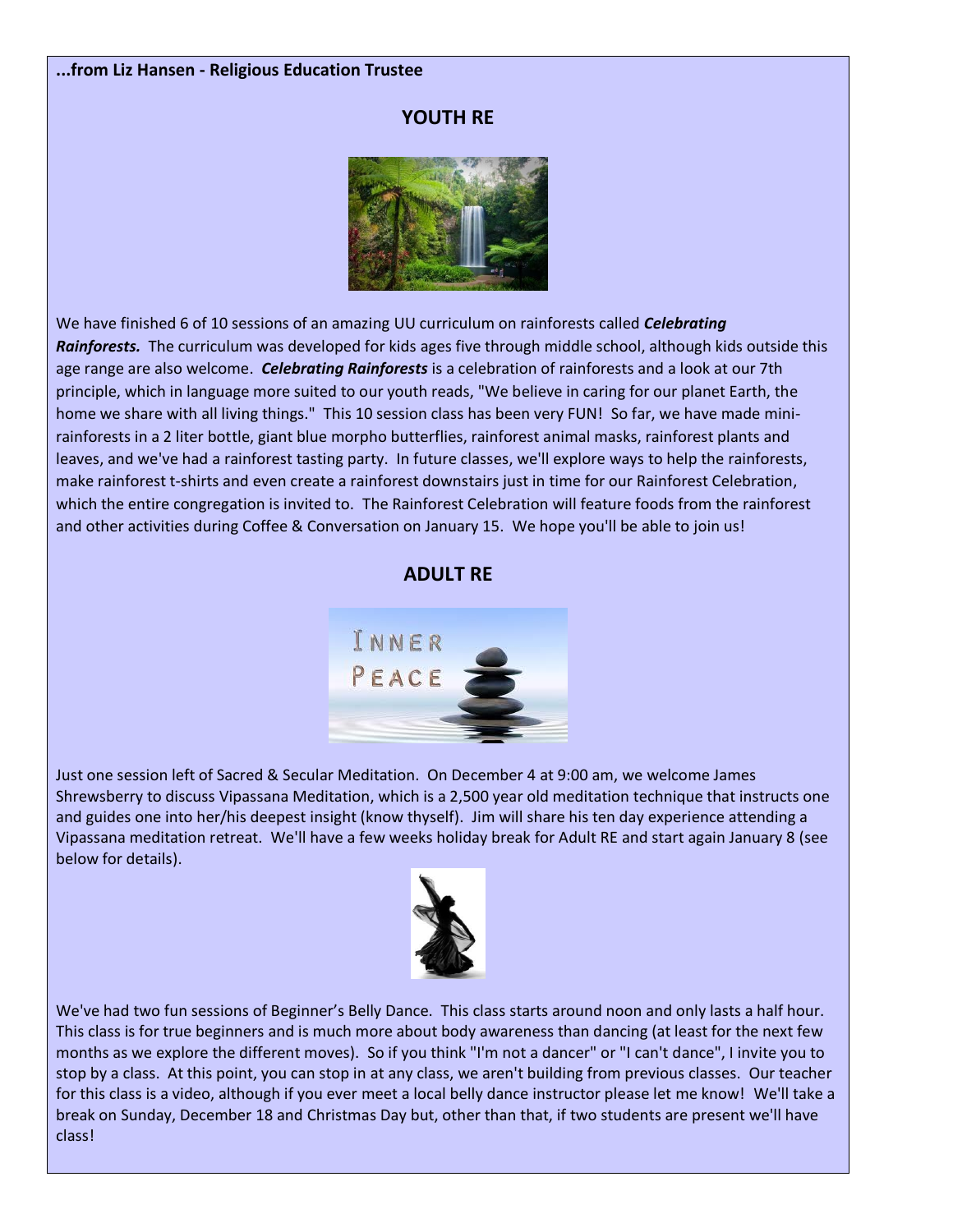#### **...Religious Education cont.**



Looking forward to January 8 at 9:00 am. Joan Richmond will be facilitating "From Age-ing to Sage-ing" by Zalman Schachter-Shalomi and Ronald Miller. The authors introduce the concept of "eldering", or mentoring, each other. They contend that we are at the cutting edge of the next stage in our evolution and that elders will bring us into this more compassionate, intuitive, and caring era. There are a few copies left on the bookshelf at the bottom of the stairs. If we need more, please let Liz Hansen know. This class will run every Sunday through March, except the 3rd Sunday of each month due to the board meeting. Joan has asked that you read the first chapter before your first meeting.

#### **...from Karen Gotter – Pastoral Care Trustee**

Teasha gave me the idea to take some time after coffee and conversation on *Sunday, December 4,* to get cards filled out for the holiday season. We have some that have been donated that we can use to send to members and friends of the congregation, and if you want to bring some of your own to work on, why not? Group pressure!

Last year, a really nice sized group of kids and adults went caroling at Country Meadows, an assisted living community outside of Bellville. This year, we are going to go to Primrose on Millsboro East Road in Mansfield. It's been home to Joan Rader, one of our long-term members, for some time now, and we thought it would be nice to bring All Souls to her! We'll head over on Saturday, December 17, to bring some Christmas cheer to the residents there. Plan to meet at the church at 11:30 am or meet us at Primrose at Noon. Wear something festive! Bring your talent! Have some fun! Also, Marqua shared some really fantastic treats last time...but that shouldn't be your *only* reason for coming. Reminders will be announced during services, in the weekly email update, and posted on Facebook.

Pastor Will brought up at our last board meeting that winterizing can be daunting, both physically and financially. There is a group of us willing to help you get ready for the cold - whether it's getting things cleaned up outside or helping connect with resources for energy assistance. Let a board member know if you want help or want to help!

A few of us went to visit Ruth Moody on November 15, and it was a really fantastic visit. She sends her love and thoughts to all of us. Our next trip will be December 11, so if you'd like to come say hi, please let Karen know! (I can take 3-4 people in my car, and I'm happy to drive. She only lives a few minutes outside of Bellville, so it's pretty easy to get there and back after coffee hour.)

Even though our first-Sunday bike rides have been put on hold for winter, Liz is helping us fellowship in what may be a first for a Bellville sanctuary: Beginner's Belly Dancing! It is more challenging than you might think, and it's fun, and it's happening after the service for the next several weeks. Join us! HOWEVER: If you're in the sanctuary during belly dance time, you're dancing! No audience, please!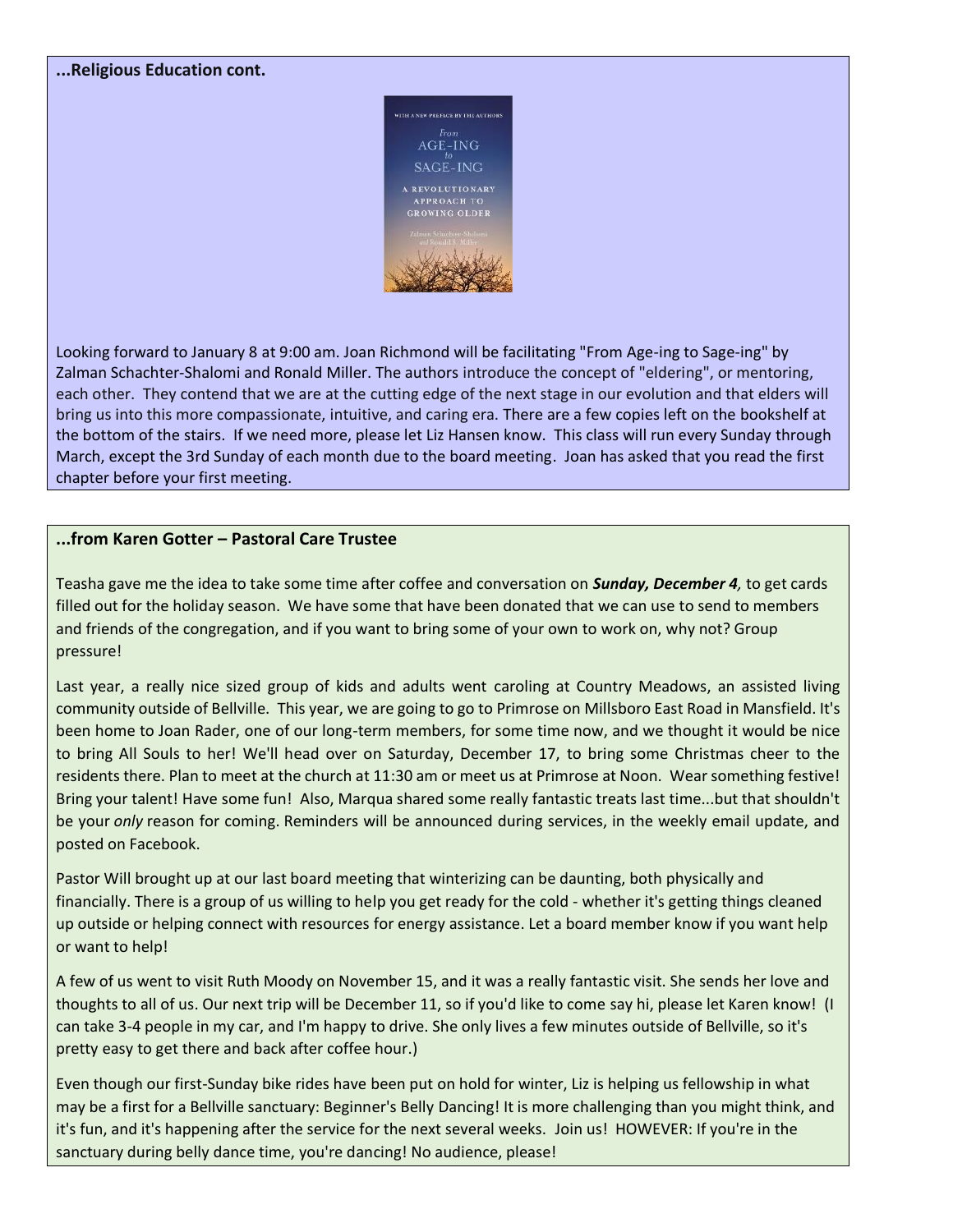#### **...from Brian More – Pulpit & Worship Trustee**

## **Greetings from the Pulpit Chair**

#### **STANDING ON THE SIDE OF LOVE**

The ensuing drip feed of Trumpian absurdities and offenses has had a desensitizing effect. We know that Trump is a racist, a misogynist, an authoritarian, a narcissist and a demagogue. A demagogue or rabble-rouser is a political leader in a democracy who appeals to emotions, fears, prejudices, and ignorance of the lower socioeconomic classes in order to gain power and promote political motives. Demagogues usually oppose deliberation and advocate immediate, violent action to address a national crisis; they accuse moderate and thoughtful opponents of weakness.

There are now, and have been over the last 18 months, many people living in fear. Mexicans, Muslims, and the LGBT community. Real horrifying fear that most of us will never have to experience. What a privilege it must be to be able to look past a presidential candidate's racism because it won't affect you. The UUA and our President, Peter Morales, has made it clear that we do not support Trump. So has the Pope and the Dalai Lama.

In the wake of the election results, many have turned to Unitarian Universalist congregations as a place of healing and reflection. Many have announced that the church would be a sanctuary for anyone who feels threatened by the Trump administration. I feel our church should be as well! Especially to the LBGT community, who are faced with a vice president who has passed discriminatory laws against these groups and has gone as far as trying to pass a law to have gays arrested if they apply for a marriage license. We need to stand together in a positive way. Much like wearing of safety pins to symbolize solidarity. I don't wear a safety pin, but my message is I will do my best to stop any bigot that messes with you! America will never be great as long as there are people living in fear. The way to make America great is by standing on the side of love. Not hate.

Our work as Unitarian Universalists has just been challenged. It is going to be much harder now that social justice and civil rights have been set back. Our first principle has always been a challenge, now "The inherent worth and dignity of every person" includes those that voted differently than you did. "Respect for the interdependent web of all existence of which we are a part." Now more than ever we need to heed the "Words and deeds of prophetic women and men which challenge us to confront powers and structures of evil with justice, compassion and the transforming power of love."

### **December Pulpit Schedule**

**December 4**

**Advent Candle #2: "LOVE"**

**Speaker**: Dr. Dar Turner **Title**: "The Biped Buffalo" **Topic**: The role of relinquishment in healing.

**Leader**: Brian Moore **Music**: Trio Alla Breve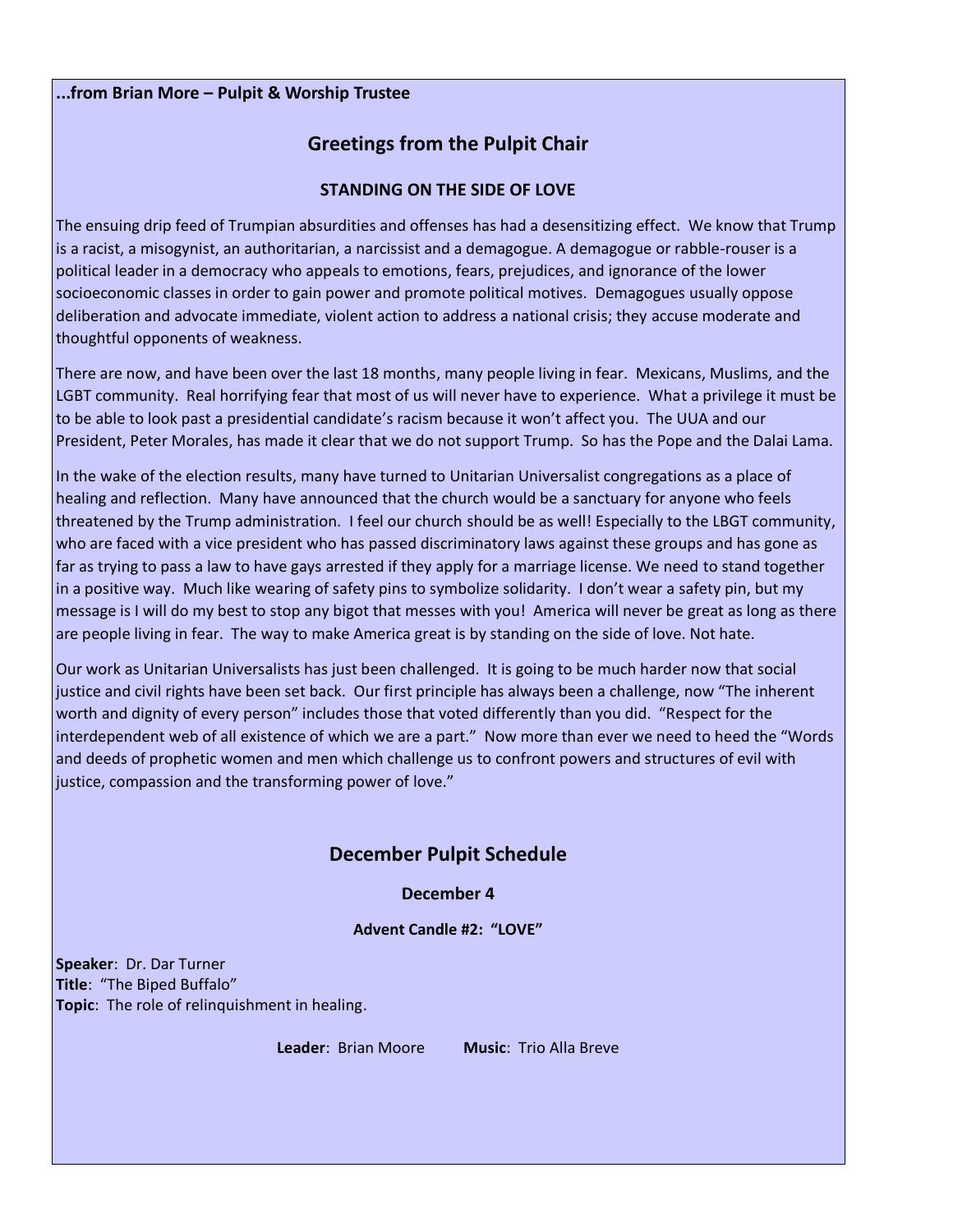#### **December 11**

#### **Advent Candle #3: "JOY"**

**Speaker**: Dr. Walter Kania

**Title**: "Christmas is about YOU - The Light of the World"

**Topic:** What would Jesus say about Christmas? He wouldn't complain about 'Happy Holidays,' rejoicing, gift giving, Santa, holly, jingle bells, or mistletoe. He would simply want you to know that Christmas is not about him. He would want you to know what his message was. His message was simply for you to celebrate that you are the light that shines in the world. He would want you to understand all of the symbols of Christmas as honoring the awe and mystery of life and how important you are. He would want you to honor your life in this present time and place as a gift of love that you would extend everywhere. He would want you to make life on earth joyous by shining the light of who you are wherever you are. He would want you to light a candle and become a light in the darkness.

**Leader**: Reed Richmond **Music**: Ayesha Manley

#### **December 18**

#### **Advent Candle #4: "PEACE"**

**Speaker**: Scopas S. Poggo, Ph.D.

**Title**: "My Life as a Young Boy in Africa - Learning in the Light and Teaching in the Dark" **Topic**: Despite my poor eyesight, I was determined to be at the top of my class. My parents were farmers, and they advised us, "You must choose either the pen or the hoe"' we all chose the 'pen'! My choice of the pen ultimately brought me to America, where I was able to publish my book, "The First Sudanese Civil War: Africans, Arabs, and Israelis in the Southern Sudan, 1955-1972" (2009). The book catapulted me to the next rung of the ladder in academia. I am honored to be an Associate Professor at The Ohio State University, Mansfield campus.

**Leader**: Karen Gotter **Music**: Trio Alla Breve

**Kenya Coin Collection**

**December 21 – Winter Begins**

#### **Saturday, December 24**

**Speaker:** Pastor William Humphrey **Title**: "Saturday Night Christmas Eve" **Topic**: Christmas Eve Candle Light Service

**Leader:** Bruce Kilgore **Music**: Ayesha Manley

**Sunday, December 25**

#### **THERE WILL BE NO SERVICE ON CHRISTMAS DAY.**

**Merry Christmas / Happy New Year!**

**Peace, Love and Namaste to All Souls**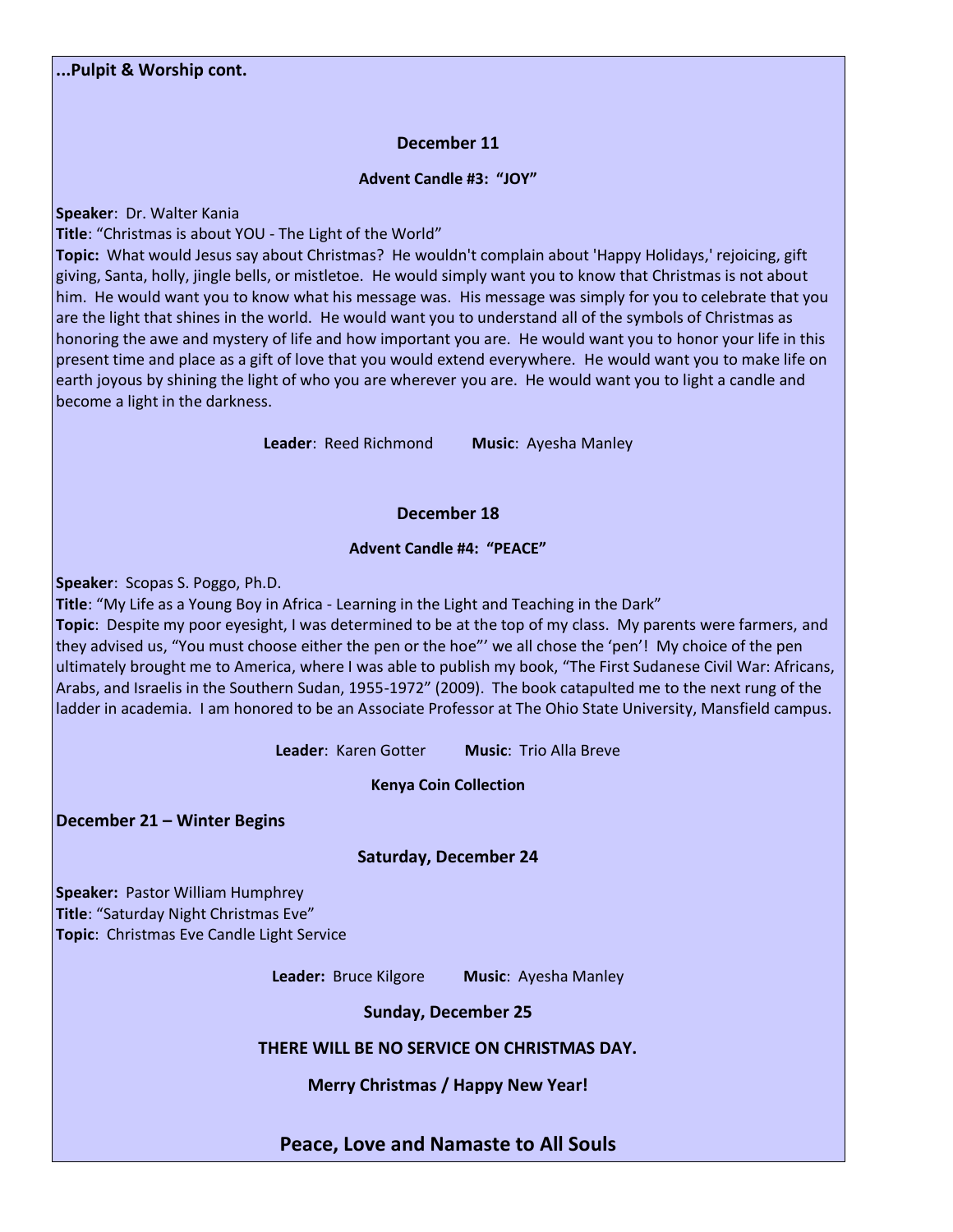# **Living Lotus Zen Sangha December Schedule**

# **Living Lotus Special Extended Rohatsu "Bodhi Day" Silent Sitting**

**Thursday, December 8 @ 6:30 pm – 8:30 pm at All Souls Unitarian Universalist Church**



To commemorate the traditional Buddhist holiday of the Buddha's enlightenment, celebrated December 8, we will have a special traditional holiday celebration of an extended silent sitting. There will be no service or dharma talk, but silent alternating sitting & walking for the entire length of the time.

The church is opened at 6:00 p.m. Please enter from the side door. We sit upstairs. Loaner meditation cushions (Zafus & Zabutons) are available, as well as pews for those that prefer/need to sit.

#### **Special Rohatsu Schedule**

6:30pm-6:50pm - Zazen (Sitting Meditation) 6:50pm-7:00pm - Kinhin (Walking Meditation) 7:00pm-7:20pm - Zazen 7:20pm-7:30pm - Kinhin 7:30pm-7:50pm – Zazen 7:50pm-8:00pm – Kinhin 8:00pm-8:30pm - Zazen

Brief Beginner's guide to Zazen & Kinhin: [http://global.sotozen-net.or.jp/eng/practice/zazen/howto/index.html](http://l.facebook.com/?u=http%3A%2F%2Fglobal.sotozen-net.or.jp%2Feng%2Fpractice%2Fzazen%2Fhowto%2Findex.html&e=ATOXqawJM1--9N9v8oPw8oyhjopfFmZVyt2JFfRZL-qFiiYq8uBExuSIEUOSpg)

#### **BOOK STUDY DISCUSSION**

**Monday, December 12: 6:00 pm - 7:00 pm Relax, It's Just Coffee - 105 N. Main St., Mansfield, OH**



All are invited for coffee and informal discussion over a case in this Zen book. Look for others with books!

> **Suggested Selections to Have Read before Discussion "THE GATELESS BARRIER"**

Translation by Robert Aitken Roshi - ISBN# 0865474427 North Point Press (1991) "Case #18 – "Tozan's Three Pounds of Flax" "A monk asked Tozan, "What is the Buddha?" Tozan answered, "Three pounds of flax!""

**"THE HIDDEN LAMP" –** Caplow & Moon

**NEED NOT TO HAVE ATTENDED PREVIOUS SESSIONS TO jump iN!**

**In gassho,** Jacqueline Moore